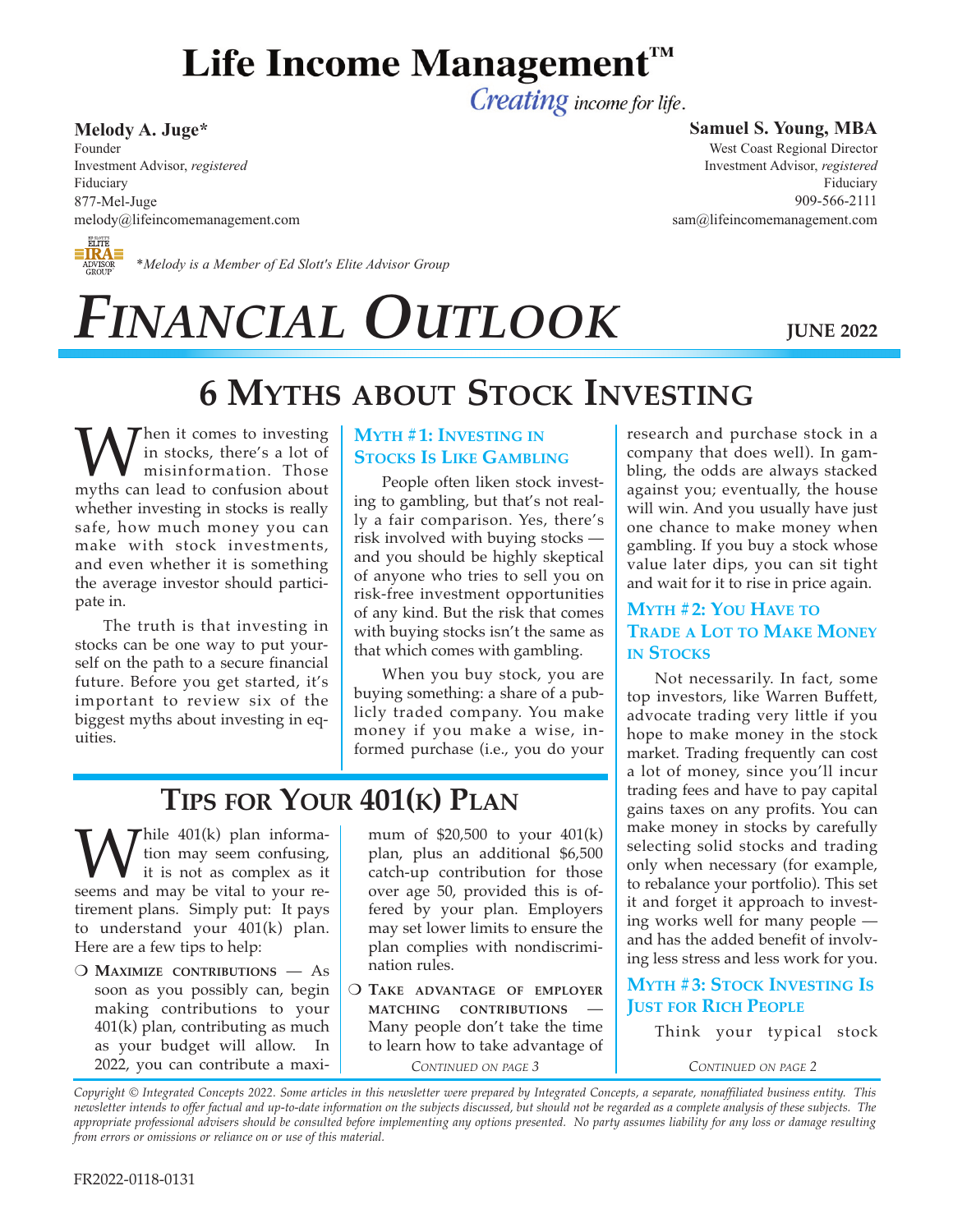## **6 MYTHS**

*CONTINUED FROM PAGE 1*

investor looks like a Wall Street banker? That's a popular stereotype, but it's not a realistic one. People from all walks of life invest in stocks. Millions of Americans are invested in stocks through the mutual funds they own in a 401(k) plan or other investment accounts. And with the increasing availability of low-cost, online investing tools, you don't need to have millions to invest in stocks.

#### **MYTH #4: YOU CAN TIME THE MARKET**

Novice investors may think it's possible to time the market. In other words, they believe they can watch for signs and always buy when the market is at its lowest point and sell when it's at its peak. In reality, few of us have a crystal ball. You might get lucky sometimes, but pure market timers usually end up losing more money than they make. Few individuals are able to consistently and accurately predict what the market is going to do over the long term. Plus, emotions tend to get in the way when most of us invest, causing us to make rash decisions driven more by fear or greed than logic. Instead, many professionals recommend developing a long-term, consistent strategy and investing with that in mind, rather than attempting to get out in front of the market's swings.

## **MYTH #5: A STOCK THAT'S DONE WELL IN THE PAST WILL DO WELL IN THE FUTURE**

There's a reason that investing materials come with a disclosure: Past performance is no guarantee of future results. Even once-hot stocks can eventually tank. Remember companies like Kodak and Bethlehem Steel? Stock in these businesses once seemed like an ultra-safe investment to many, but the world changed and these companies flailed. Or, investors may suddenly sour on a stock that's enjoyed a nice run-up in value and then its share

## **PROTECT YOUR FAMILY'S SECURITY**

**O**ne of your first financial goals should be to protect your family's financial security from major catastrophes. To goals should be to protect your family's financial sedo so, consider these four items:

- O A CASH RESERVE FOR SHORT-TERM **EMERGENCIES, SUCH AS A TEMPO-RARY JOB LOSS, MAJOR HOME RE-PAIR, OR LARGE MEDICAL BILL.** A common rule of thumb states that your cash reserve should equal two to six months of living expenses. However, how much you'll need depends on your age, health, job outlook, and borrowing capacity. You may need a larger reserve if you expect to be laid off or lose your job, you are the sole wage earner in the family, or your income fluctuates. A smaller reserve may be needed if you have more than one source of family income or you can borrow quickly, such as through a home-equity line of credit.
- **O ADEQUATE INSURANCE IN ALL MAJOR AREAS.** Your insurance needs will change over the years, so you may find yourself with too much or too little coverage. Thus, periodically review your life, disability, medical, and homeowner's insurance. Don't overlook disability income in-

price plummets. That's not a reason to avoid stocks entirely, but it is a reason to pay attention to overall trends in the market and not get too caught up in the excitement over a particular company or industry.

## **MYTH #6: I WATCH A LOT OF FINANCIAL NEWS. I CAN PICK STOCKS WITH THE BEST OF THEM.**

Everyone else is watching those same financial shows, so you're not getting any special knowledge or information that way. Financial markets are actually quite complex. That's why many people choose to

surance, which can be very important if you can't work due to an illness or injury. Make sure your coverage replaces 60% to 80% of your income, cannot be canceled, and pays partial benefits when you can't return to work full time.

- O UMBRELLA LIABILITY INSURANCE **TO PROTECT AGAINST MAJOR LAW-SUITS.** Umbrella policies are purchased in \$1 million increments and kick in once limits of your homeowner's and automobile policies are exceeded. In addition to the items covered by those policies, an umbrella policy typically covers damages from use of non-owned property in your possession and from lawsuits for libel, slander, defamation of character, and invasion of privacy. While you might think you'll never need this coverage, most umbrella policy claims relate to automobile accidents.
- O A POWER OF ATTORNEY. A power of attorney gives an individual you designate the power to act on your behalf when you are incapacitated, allowing him/her to take over your finances and make investment decisions.  $\Omega$

work with financial professionals when investing, relying on their knowledge and expertise to help them make investment decisions. Please call if you'd like to discuss stock investing myths in more detail.  $OOO$ 



**2**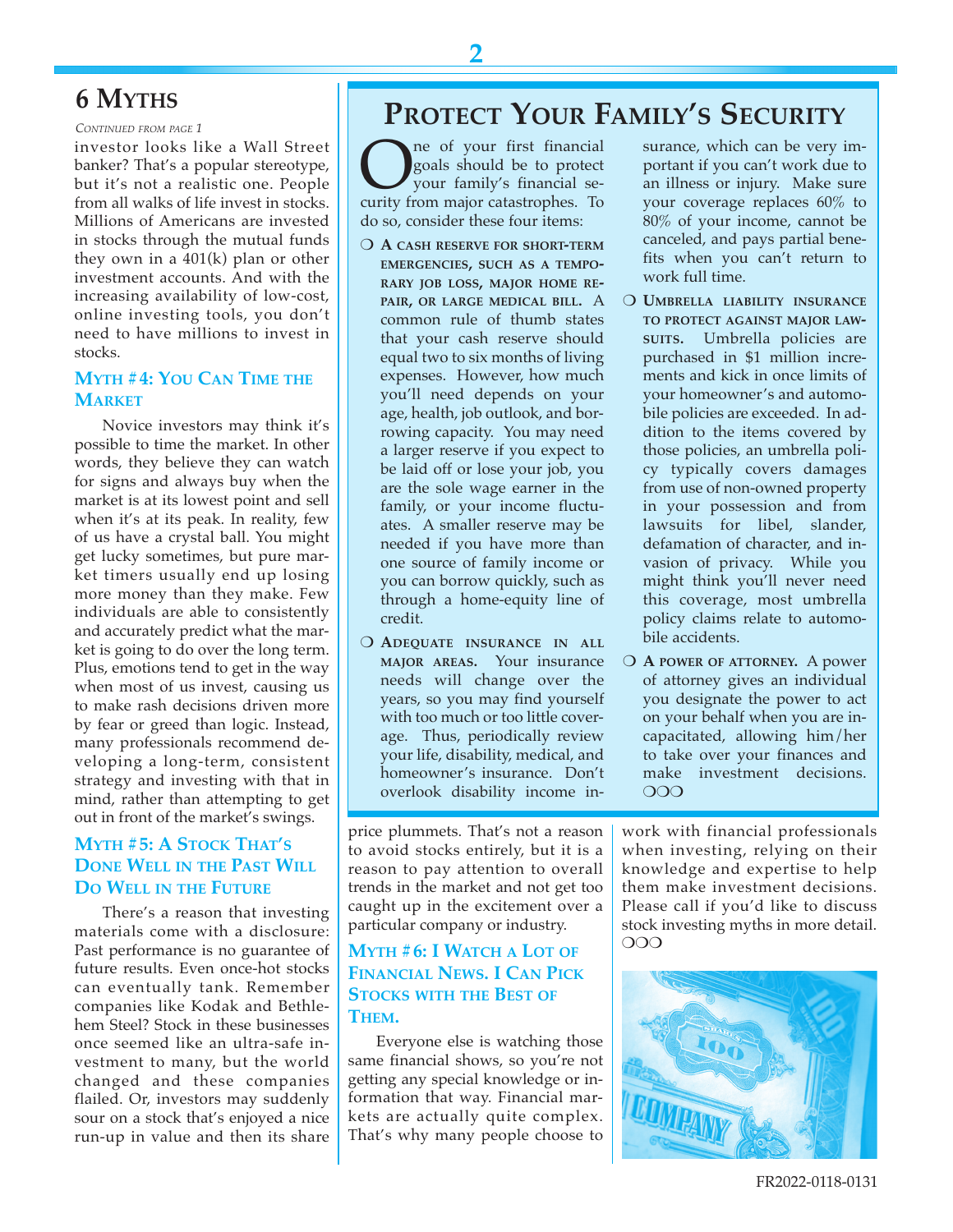## **YOUR 401(K) PLAN**

*CONTINUED FROM PAGE 1*

employer matching. If your company offers a matching contribution, strongly consider contributing enough to take advantage of the maximum amount provided. Research your plan to determine the matching contribution, and then calculate how much you need to contribute to get the full match.

- m **DIVERSIFY INVESTMENTS** 401(k) plans typically offer numerous investment options, so review your plan's investments carefully to make sure you select ones that fit your particular goals, including an allocation plan that fits the long-term nature of the plan.
- O LIMIT COMPANY STOCK Since you know your company so well, you may feel you should make the company's stock a significant portion of your 401(k) plan. However, since your livelihood is already tied to that company, you don't want too much of your retirement funds to also be tied to the same company. Make sure you don't hold any more than 10% of total assets in your company stock.
- O REVIEW YOUR PLAN ANNUALLY -Review all these other factors annually to make sure your 401(k) plan is on track. Use the annual review as a time to go over the performance of your investments, making necessary adjustments if needed.
- O DON'T TOUCH YOUR PLAN FOR **OTHER PURPOSES** — If you leave or

## **HOW YOU CAN USE P/E RATIOS**

The price/earnings  $(P/E)$  ratio<br>is the price you pay for \$1 of<br>a company's earnings. For<br>example, if a company reports is the price you pay for \$1 of a company's earnings. For example, if a company reports basic or diluted earnings of \$2 per share and the stock is selling for \$20 per share, the  $P/E$  ratio is 10 (\$20 per share divided by \$2 of earnings per share).

To understand what a P/E ratio represents, consider what it means in terms of how much you would pay for a business you want to purchase. The value of that business would be largely determined by how much income it generates and how long it would take to recover the purchase price with that income. You might be willing to pay four or five times earnings (for a  $P/E$  ratio of 4 or 5), realizing it would take that many years to recover the purchase price.

This ratio helps you determine if a stock is over or undervalued, helps compare companies in the same industry, and helps to compare the return you are actually earning from the company compared to other investments, such as bonds or real estate.

Here's how it works. Both Company A and B are selling for \$50 per share. Company A has reported earnings of \$10 per share and Company B has reported earnings of \$20 per share. Company A's P/E ratio is 5, while Company B's is 2.5. Company B is cheaper and is providing twice the earning power because for the same share price, an investor is getting \$20 of earning as opposed to \$10 of earnings.

There are also variances in  $P/E$ ratios by industry, because there are different expectations for different types of business.

The bottom line is you have to do your homework. If you want to buy a stock because it has an attractive P/E ratio, make sure you know why. It may be a great stock to purchase and is just undervalued, but be aware if the company is losing business or is poorly managed. It may also be that the entire industry is weak. Don't buy a stock just because it's cheap. Many investors also use the price/earnings growth ratio, also known as the PEG ratio, because it also factors in the growth rate of a company.

Please call if you'd like to discuss  $P/E$  ratios.  $OOO$ 

lose your job prior to retirement, make sure to protect your 401(k) plan. Any loans you have taken will likely have to be repaid within a month or two of leaving your job. Otherwise, the loan will be



considered a distribution and taxes and penalties may be assessed. Don't be tempted to cash out your 401(k) plan. Not only will you be reducing your retirement savings, but you may have to pay steep taxes and penalties. Instead, either leave the funds in your former employer's 401(k) plan, or roll your balance over to an individual retirement account (IRA) or to another employer's 401(k) plan.

Following these tips will help you make the most of your 401(k) plan. Please call if you'd like to discuss this topic in more detail.  $\circ$ OO

**3**